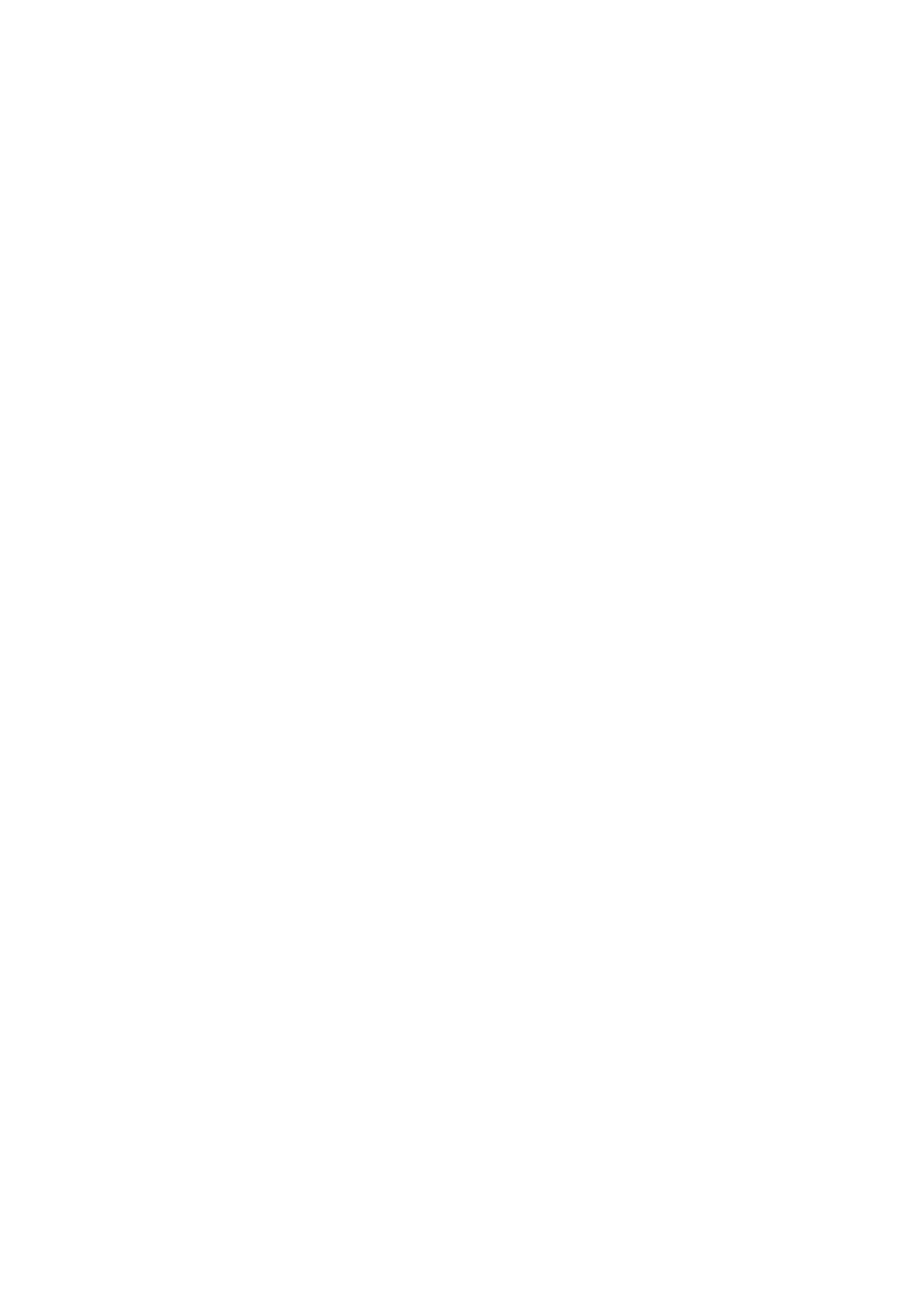

Ellan Vannin

# **CASINO (AMENDMENT) ACT 2012**

# Index

| <b>Section</b>                  |                                                                                                                                                     | Page |
|---------------------------------|-----------------------------------------------------------------------------------------------------------------------------------------------------|------|
|                                 | <b>PART 1 - INTRODUCTORY</b>                                                                                                                        | 5    |
| 1                               |                                                                                                                                                     |      |
| $\overline{2}$                  |                                                                                                                                                     |      |
| 3                               |                                                                                                                                                     |      |
|                                 | PART 2 - AMENDMENTS TO THE CASINO ACT 1986                                                                                                          | 6    |
| 4                               |                                                                                                                                                     |      |
| 5                               |                                                                                                                                                     |      |
| 6                               |                                                                                                                                                     |      |
| 7                               |                                                                                                                                                     |      |
| 8                               |                                                                                                                                                     |      |
| 9                               |                                                                                                                                                     |      |
| 10                              |                                                                                                                                                     |      |
| 11                              |                                                                                                                                                     |      |
|                                 | PART 3 - AMENDMENTS TO THE GAMING, BETTING AND                                                                                                      |      |
|                                 | <b>LOTTERIES ACT 1988</b><br><u> 1980 - Johann Barn, mars ann an t-Amhain ann an t-Amhain an t-Amhain an t-Amhain an t-Amhain an t-Amhain an t-</u> | 20   |
| 12                              |                                                                                                                                                     |      |
| 13                              |                                                                                                                                                     |      |
| 14                              |                                                                                                                                                     |      |
| 15                              |                                                                                                                                                     |      |
| <b>SCHEDULE</b>                 |                                                                                                                                                     | 23   |
| <b>CONSEQUENTIAL AMENDMENTS</b> |                                                                                                                                                     | 23   |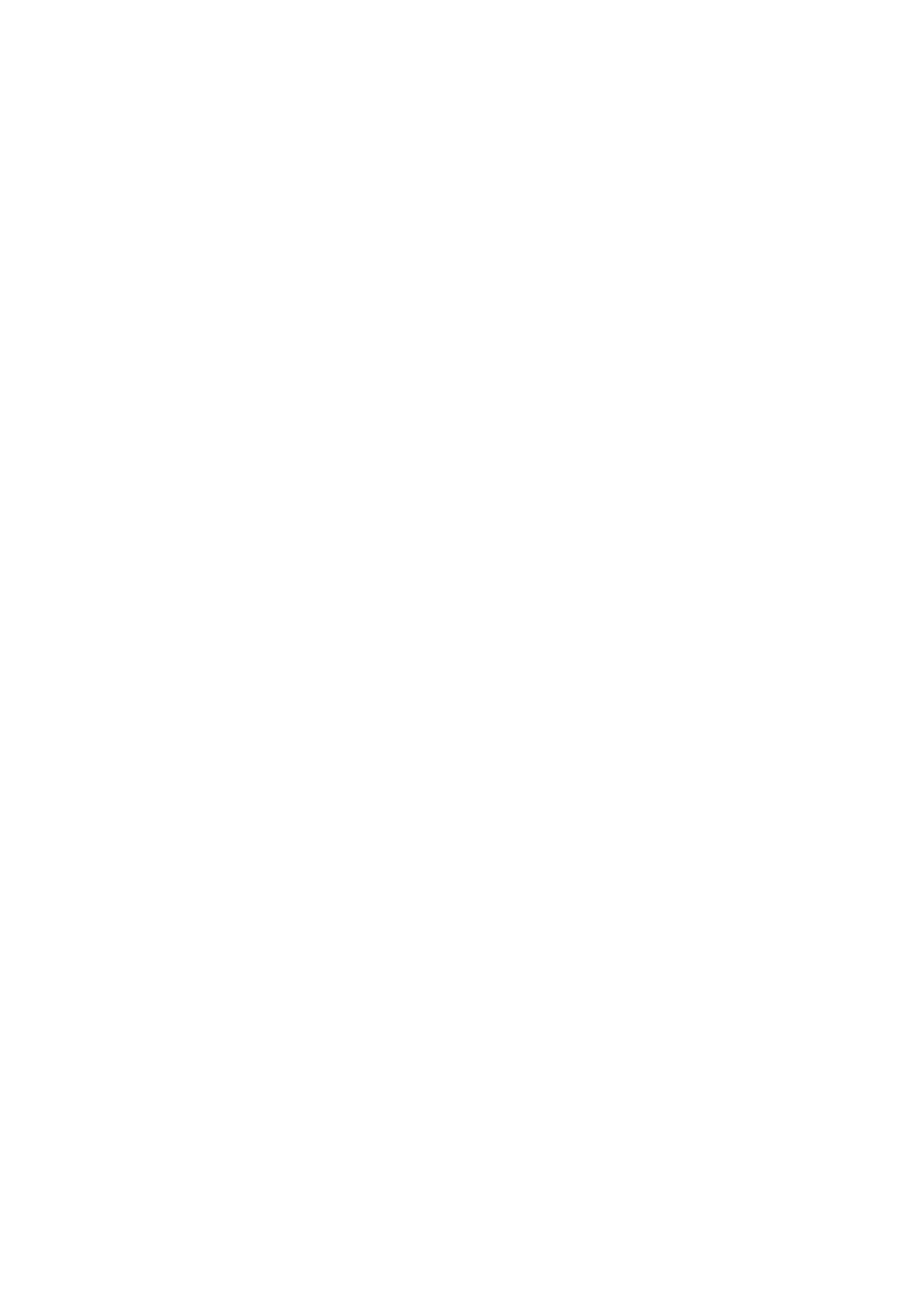

Ellan Vannin

# **CASINO (AME NDMENT) ACT 2012**

*Signed in Tynwald: 19 June 2012 Received Royal Assent: 19 June 2012 Announced to Tynwald: 19 June 2012*

**AN ACT** to amend the Casino Act 1986 to make provision for the holder of a casino licence to obtain a temporary premises certificate enabling gaming to take place on specified premises for a specified period; to make minor and consequential amendments to the Casino Act 1986, the Gaming, Betting and Lotteries Act 1988 and other enactments; and for connected purposes.

<span id="page-4-0"></span>**BE IT ENACTED** by the Queen's Most Excellent Majesty, by and with the advice and consent of the Council and Keys in Tynwald assembled, and by the authority of the same, as follows:—

# **PART 1 – INTRODUCTORY**

#### <span id="page-4-1"></span>**1 Short title**

The short title of this Act is the Casino (Amendment) Act 2012.

#### <span id="page-4-2"></span>**2 Commencement**

- (1) This Act, other than section 1 and this section, comes into operation on the day appointed by order of the Treasury.
- (2) The Treasury may by order make transitional and saving provisions which it considers necessary or expedient in connection with the commencement of any provision made by or under this Act.

### <span id="page-4-3"></span>**3 Automatic repeal**

- (1) This Act is automatically repealed ―
	- (a) on the day after its promulgation; or
	- (b) if all its provisions are not in operation on its promulgation, on the day after the last provision is brought into operation.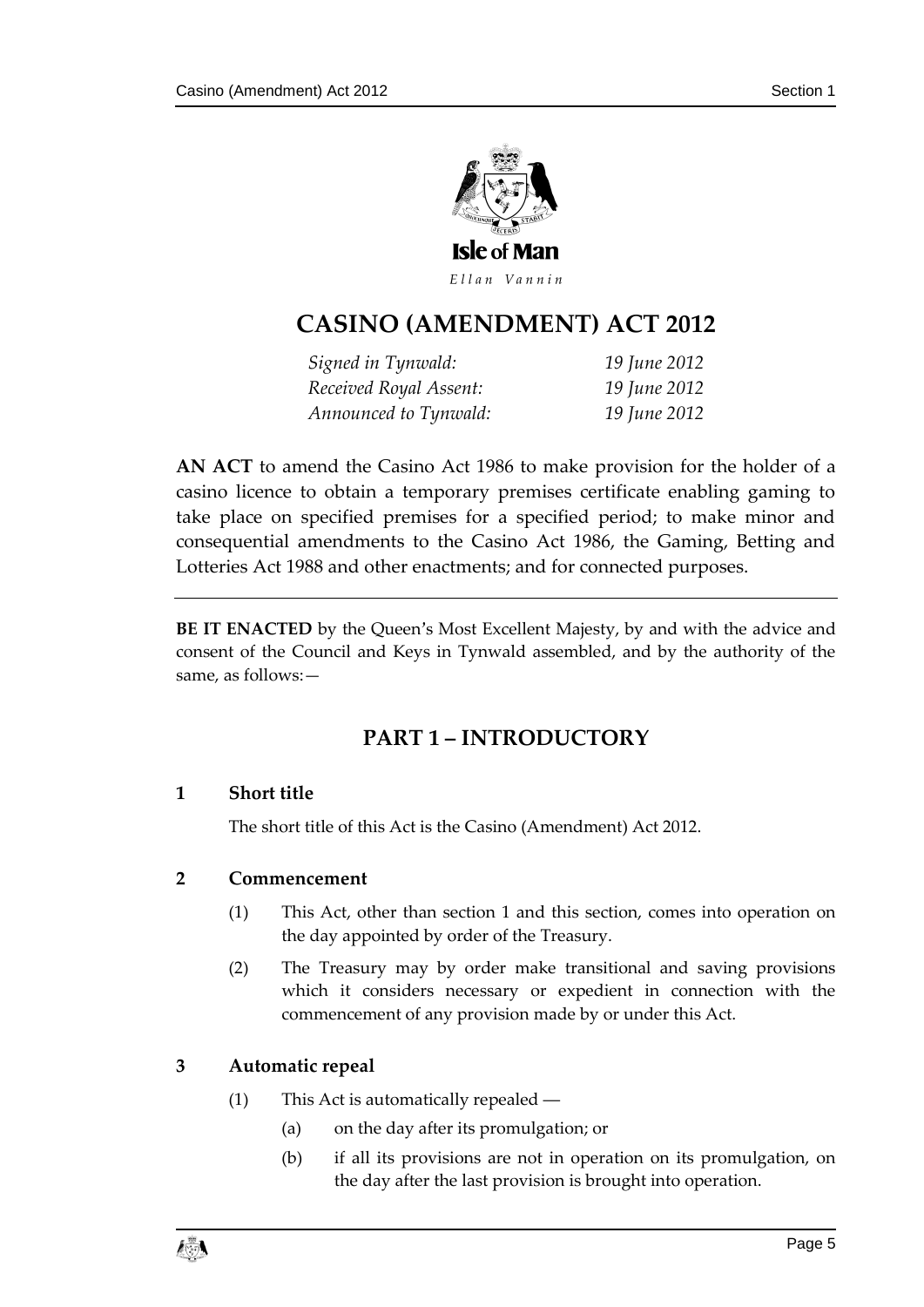(2) However, the repeal does not affect the continuing operation of any amendments to enactments made by this Act.

# <span id="page-5-0"></span>**PART 2 – AMENDMENTS TO THE CASINO ACT 1986**

#### <span id="page-5-1"></span>**4 Section 1 amended**

In section 1 of the Casino Act 1986<sup>1</sup> (Isle of Man Gaming Board of Control) ―

- (a) subsections (2) and (3) are repealed;
- (b) for the marginal note, substitute "Isle of Man Gambling Supervision Commission".

#### <span id="page-5-2"></span>**5 Part IIA inserted**

After Part II of the Casino Act 1986 (regulation of casino), insert —

# **"PART IIA – TEMPORARY PREMISES CERTIFICATES**

#### **12A Temporary premises certificate**

- (1) A temporary premises certificate authorises the playing of prescribed games at premises in the Island not forming part of a casino or associated premises.
- (2) A temporary premises certificate may not authorise the playing of games for a period exceeding 21 days.
- (3) A temporary premises certificate is not capable of being assigned by the person to whom it is issued.
- (4) In subsection (1), "**the Island**" includes the territorial waters of the Island.
- (5) Regulations under section 12M may amend subsection (2) so as to specify a different period.

# **12B Application for a certificate**

- (1) The holder of a casino licence may apply to the Board for a temporary premises certificate.
- (2) For the purposes of subsection (1), it does not matter whether or not the holder of the licence —
	- (a) is the owner or occupier of the premises; or



 $1 c.16$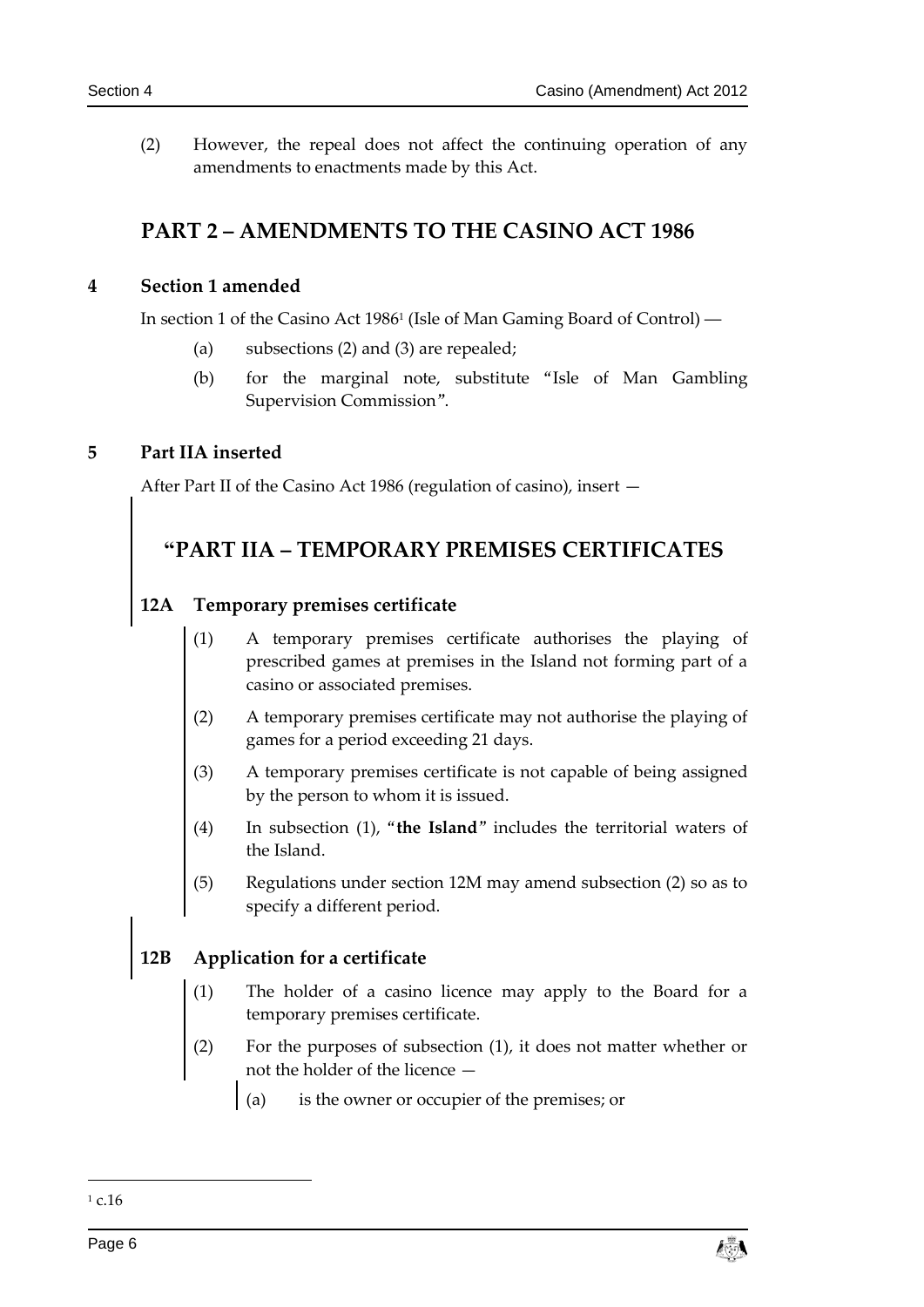- (b) will be operating the facilities and amenities to be provided on the premises when prescribed games are being played there.
- (3) Before making the application, the applicant must ensure that a notice has been published in 2 newspapers published and circulating in the Island to the effect that ―
	- (a) the applicant is to make an application under this section; and
	- (b) that unless written objection is made to the Board within one month of the date of publishing, the Board may issue the certificate.
- (4) The notice must also specify any prescribed information.
- (5) An application under subsection (1) is to be made in the form required by the Board and is to be accompanied by —
	- (a) any documents and information which the Board requires;
	- (b) a copy of the notice published under subsection (3); and
	- (c) the prescribed fee.
- (6) Upon receipt of an application, the Board must ―
	- (a) within a reasonable time, publish notice of the application on its website; and
	- (b) wait at least one month before issuing the certificate or refusing the application under section 12C(1).
	- (7) The Board must notify the applicant within a reasonable time if it receives a written objection to the issuing of the certificate.
	- (8) Regulations under section 12M may amend subsection (3) so as to specify a different manner of publication of the notice referred to in it.
	- (9) However, before amending subsection (3), the Board must be satisfied that the amendment will lead to persons likely to be affected by such applications being better informed.

# **12C The certificate**

- (1) In relation to an application for a temporary premises certificate, the Board may —
	- (a) issue the certificate; or
	- (b) refuse the application.
- (2) However, the Board may issue the certificate only if it is satisfied that, in all the circumstances, it ought to do so.
- (3) In particular, the Board may not issue the certificate unless it is satisfied that each owner and each occupier of the premises has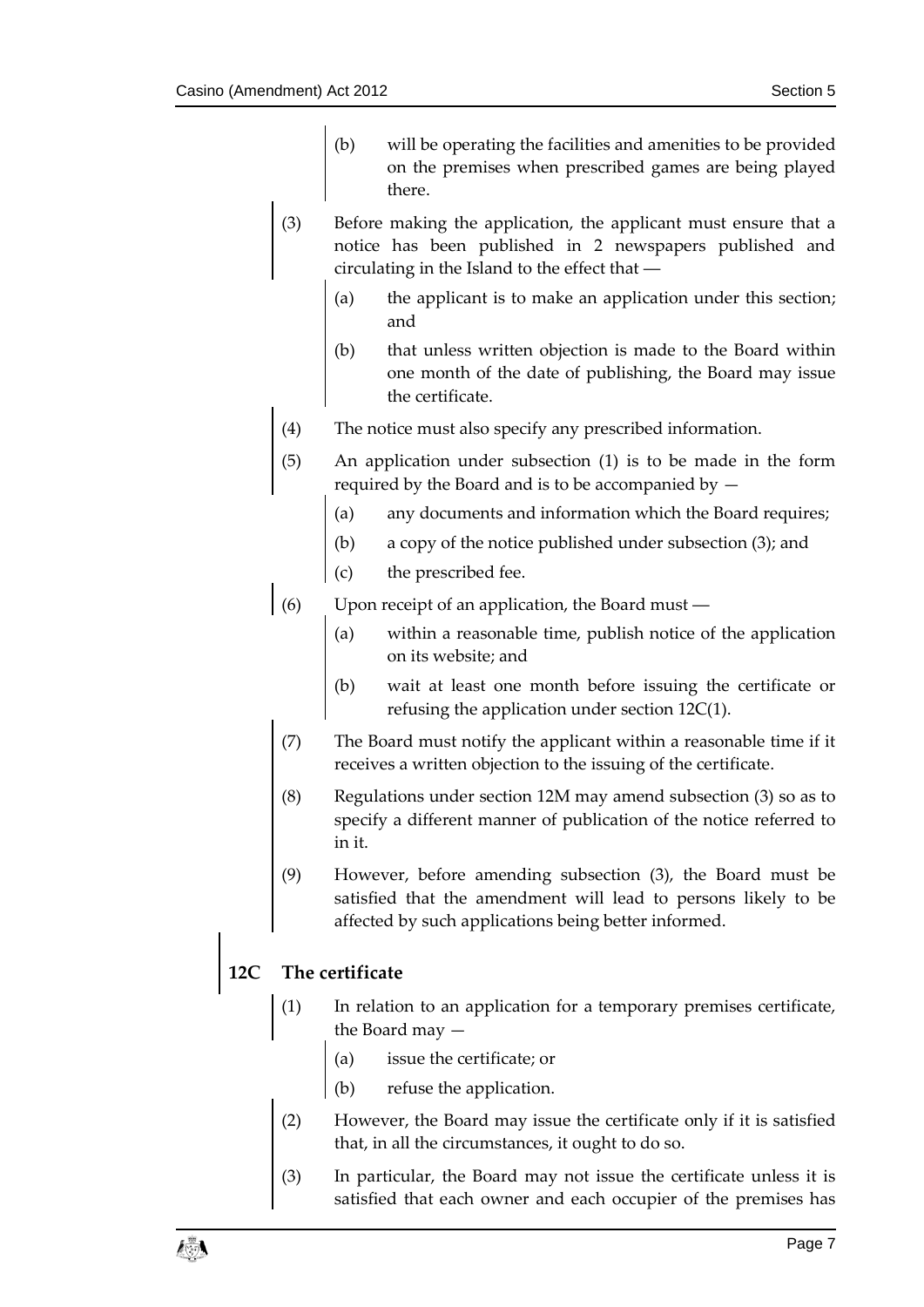consented to the premises being used for the purposes of playing prescribed games in a manner consistent with the application under section 12B(1) and any accompanying documents and information required under section 12B(5).

- If a written objection to the issuing of the certificate has been made, the Board may not issue the certificate unless ―
	- (a) the objection has been withdrawn; or
	- (b) the Board decides that the objection is without justification, and ―
		- (i) the objector has not appealed to the Gambling Appeals Tribunal under section 12G against the Board's decision; or
		- (ii) the objector has so appealed and the Tribunal has upheld the Board's decision.
- (5) The Board must give ―
	- (a) to the applicant, written notice of its decision under subsection (1) and, if it refuses the application, a written statement of the reasons for the decision; and
	- (b) to each objector, written notice of its decision and, if it decides under subsection (4)(b) that the objection is without justification, a written statement of the reasons for the decision.
	- (6) A temporary premises certificate remains in operation only during the period specified in it and ceases to have effect immediately upon the expiry of that period.
- (7) For the purposes of subsection (6), different periods may be specified for different prescribed games.
- (8) A temporary premises certificate must specify
	- (a) the name of the holder of the casino licence to whom the certificate is issued;
	- (b) the name of any person or body who is to be involved in promoting or organising the playing of prescribed games on the premises (in conjunction with the holder of a casino licence);
	- (c) the premises to which the certificate relates;
	- (d) the name of each owner and occupier of those premises;
	- (e) the period or periods specified for the purposes of subsections (6) and (7);
	- (f) the prescribed games that may be played on the premises during the periods specified under paragraph (e);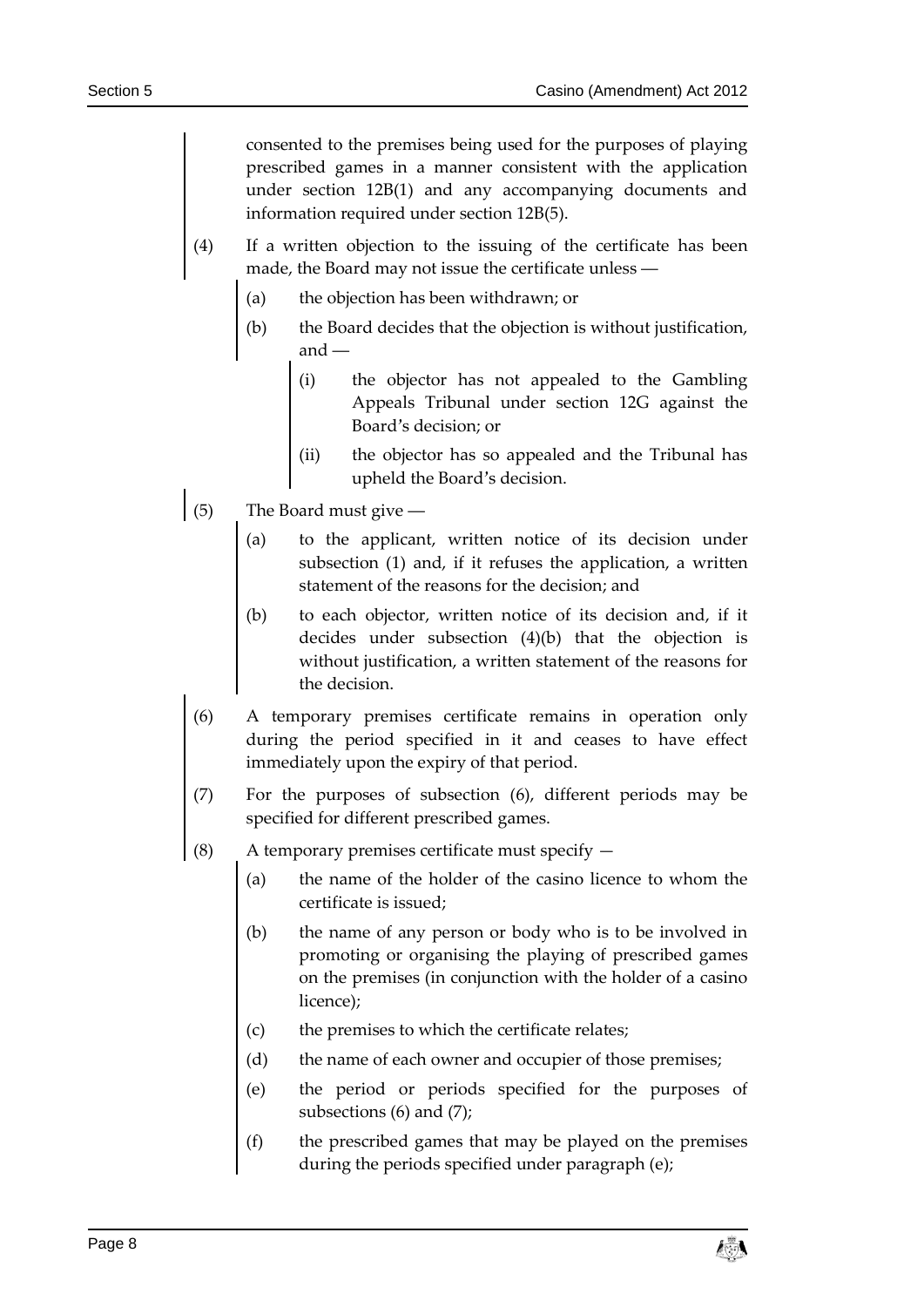- (g) the rooms on the premises which may be used as gaming rooms;
- (h) the rooms on the premises in which liquor may be sold or supplied under a licence granted under section 12H(3);
- (i) the facilities and amenities which are to be provided on the premises in connection with the playing of prescribed games and the persons responsible for their provision;
- (j) the names of the representatives of the holder of the casino licence for the purposes of section 12J(2);
- (k) any conditions subject to which it is issued;
- (l) any other prescribed matters.
- (9) Only a room specified in the certificate is to be used as a gaming room on the premises (subject to section  $12E(1)(a)$ ).
- (10) Only a room specified in the certificate is to be used as a room in which liquor may be sold or supplied under a licence granted under section 12H(3) (subject to section 12E(1)(b)).
- (11) Unless conditions specified in accordance with section 12D require otherwise, a temporary premises certificate (or a copy of it) must be prominently displayed on the premises to which it relates whilst it has effect.
- (12) If subsection (9), (10) or (11) is contravened, the holder of the casino licence to whom the certificate was issued commits an offence and is liable on summary conviction to a fine not exceeding £5,000.
- (13) The Music and Dancing Act 1961<sup>2</sup> does not apply to premises in respect of which a temporary premises certificate is in issue.
- (14) However, the issue of a temporary premises certificate does not affect the application of ―
	- (a) the Town and Country Planning Act 1999<sup>3</sup>; or
	- (b) an enactment amending or construed with that Act, whether passed before or after this Act.

### **12D Certificate conditions**

- (1) The authorisation conferred by a temporary premises certificate is subject to any conditions specified in it.
- (2) Subsections (3) to (6) do not limit subsection (1).
- (3) The certificate may specify conditions as to —

 $\overline{a}$ 

<sup>2</sup> XIX p.486

<sup>3</sup> c.9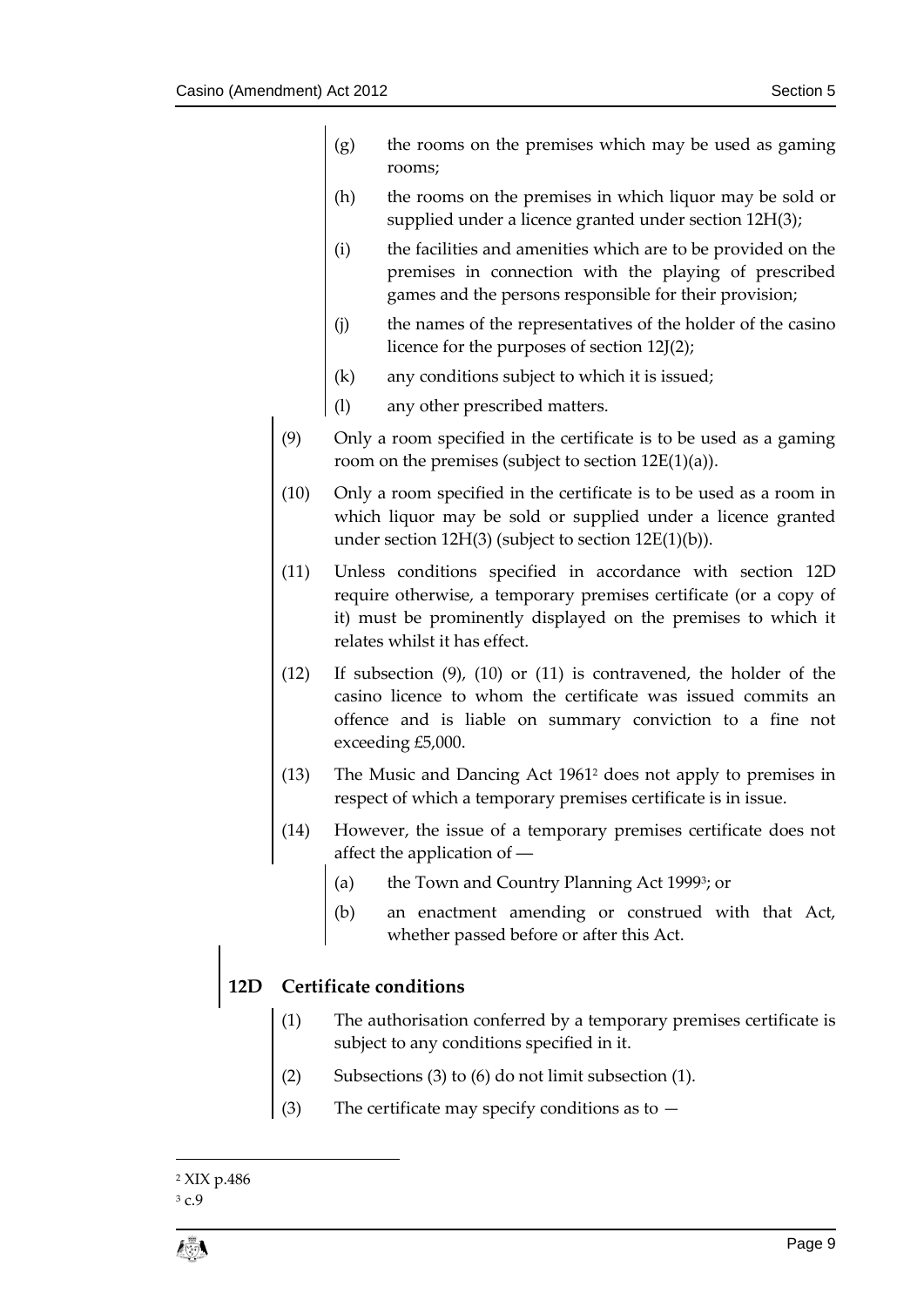- (a) the form, substance and timing of the advertising of the prescribed games to be played on the premises;
- (b) the facilities and amenities to be provided in connection with the playing of the prescribed games;
- (c) the works to be done to the premises to make them suitable for the purpose of the playing of the prescribed games;
- (d) the levying of charges in connection with the entry to the premises and the playing of the prescribed games and the accounting for such charges;
- (e) the extent (if any) that the holder of the casino licence to whom the certificate is issued or the person or body who is to be involved in promoting or organising the playing of prescribed games on the premises (in conjunction with the holder of the casino licence) is to be precluded from making a loan or otherwise providing or allowing a person credit or enabling a person's debt to be reduced or released ―
	- (i) so that the person may play a prescribed game; or
	- (ii) in respect of loss incurred by the person by playing the game; and
- (f) any other prescribed matters.
- (4) The certificate may include a condition that only part of the certificate (or an extract from it) is required to be displayed prominently on the premises for the purpose of section 12C(11).
- (5) The certificate may include conditions requiring the holder of the casino licence to whom the certificate was issued or the person or body who is to be involved in promoting or organising the playing of prescribed games on the premises (in conjunction with the holder of the casino licence) to account for and pay at the intervals specified in the certificate a royalty consisting of the proportion of the gross daily receipts so specified.
- (6) For the purpose of subsection (5), "**gross daily receipts**" means ―
	- (a) in a case where a bet or stake made during the playing of a prescribed game is accepted, the total amount taken in bets or stakes at all such games played on any day after deducting the total amount of all winnings paid out to persons making such bets or stakes;
	- (b) in a case where no bet or stake is made but a fee is charged for the use of facilities and staff in connection with the playing of a prescribed game, the total amount taken in fees at all such games played on any day; and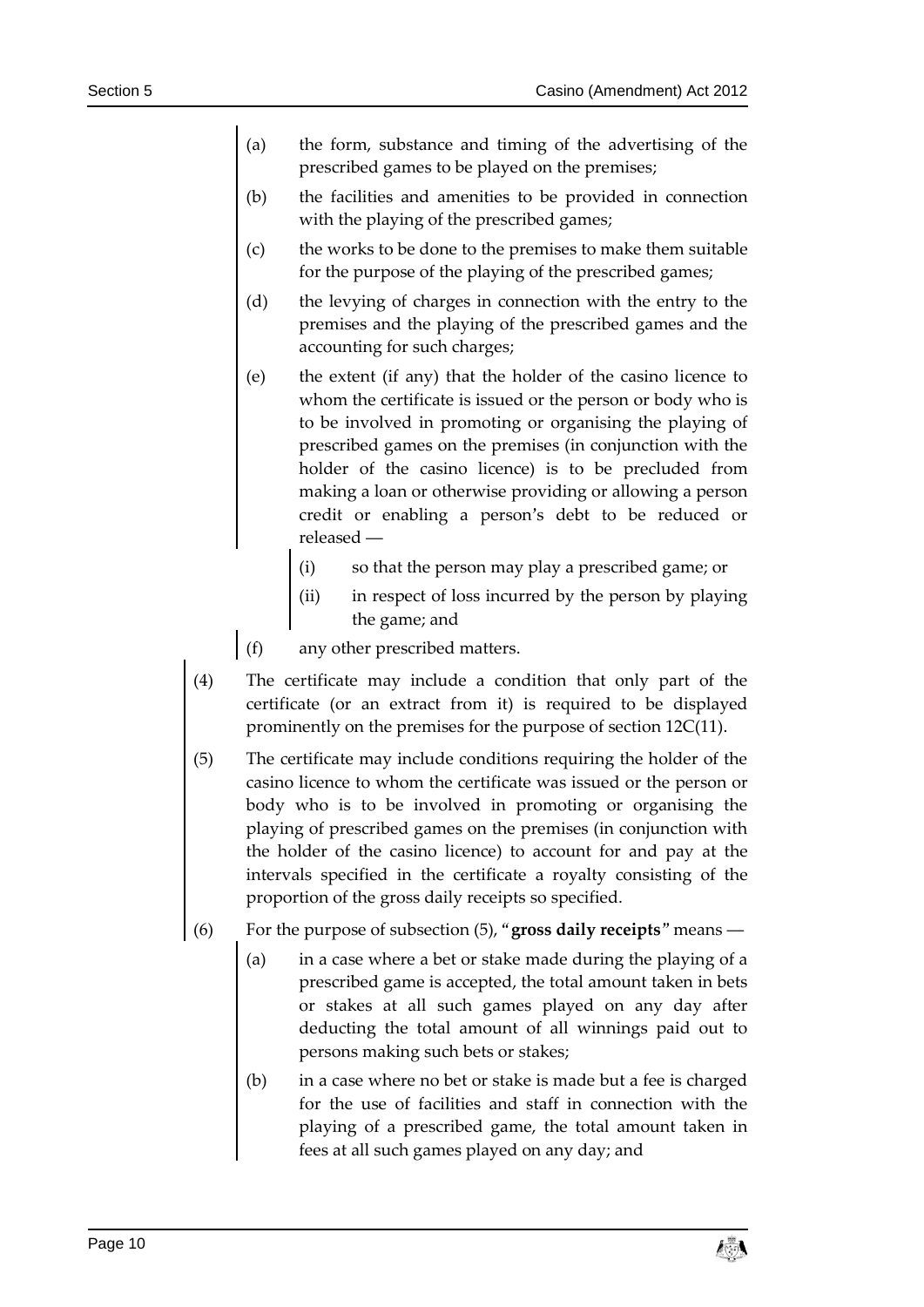- (c) in a case which in the opinion of the Board does not fall within either paragraph (a) or (b) or, although falling within one or other paragraph, operates so as to produce royalties which the Board considers to be disproportionately low in comparison with the profit accruing or believed to be accruing (directly or indirectly) out of the playing of a prescribed game, an amount calculated in the manner which the Board and the holder of the casino licence or the person or body who is to be involved in promoting or organising the playing of prescribed games on the premises (as the case may be) agree or, in default of agreement, as may be determined by a court of summary jurisdiction.
- (7) The certificate may include conditions requiring the holder of the casino licence to whom the certificate was issued or the person or body who is to be involved in promoting or organising the playing of prescribed games on the premises (in conjunction with the holder of the casino licence) —
	- (a) to provide (or to procure others to provide) such security (real or personal or both), and to maintain (or to procure the maintenance of) such deposits and reserves, as are specified in or determined in accordance with the certificate for the payment of debts arising out of the playing of the prescribed games;
	- (b) to notify the Board straightaway if such security is realised or such deposits or reserves are called or drawn upon (including any new or substituted security, deposits or reserves provided under paragraph (c)); and
	- (c) in the case mentioned in paragraph (b), to ensure that any directions of the Board as to the provision of substituted security, deposits or reserves are complied with.
- (8) If a condition of a temporary premises certificate is contravened, the holder of the casino licence to whom the certificate was issued commits an offence and is liable on summary conviction to a fine not exceeding £5,000.

## **12E Variation of certificate**

- (1) The Board may at any time, with the consent of the holder of the casino licence to whom a temporary premises certificate was issued, vary the certificate by varying the rooms —
	- (a) which may be used as gaming rooms; or
	- (b) in which liquor may be sold or supplied under a licence granted under section 12H(3).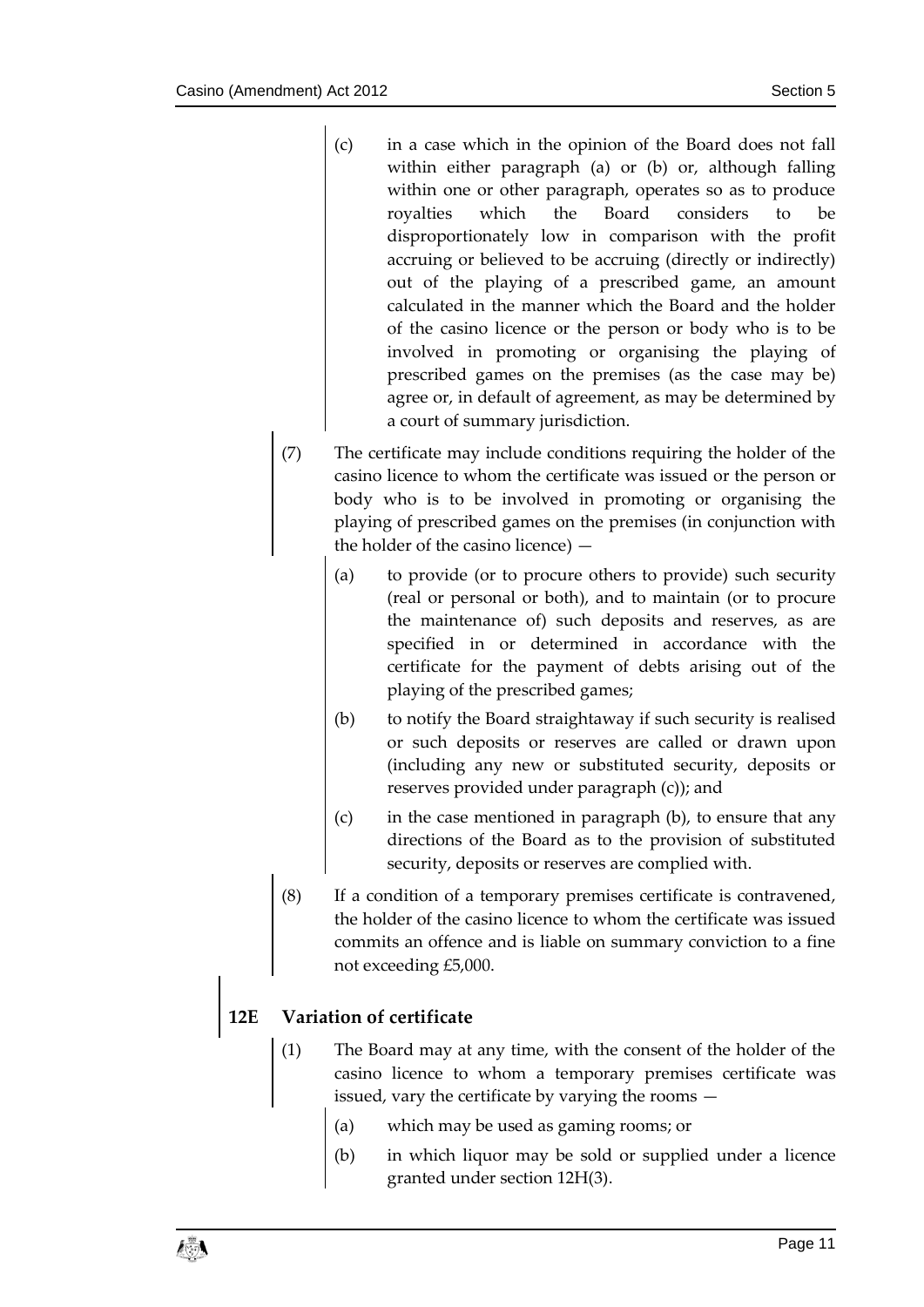- (2) The Board may at any time
	- (a) make a certificate subject to conditions or, as the case requires, further conditions; or
	- (b) vary or revoke a condition.
	- (3) The Board must give written notice to the holder of the casino licence to whom the certificate was issued of any decision to vary or revoke any condition under subsection (2) together with a statement of the reasons for the decision.

## **12F Revocation or suspension of certificate**

- (1) The Board may at any time revoke or suspend a temporary premises certificate.
- (2) The Board must give written notice to the holder of the casino licence to whom the certificate was issued of any decision to revoke or suspend a certificate under this section together with a statement of the reasons for the decision.
- (3) If a certificate is revoked or suspended the authority conferred by the certificate immediately ceases.
- (4) Where the Board suspends a licence under subsection (1), it must review the suspension on a regular basis.
- (5) The Board may lift a suspension at any time.
- (6) Where a certificate is revoked or suspended under subsection (1), no part of any fee or royalty payable under this Part is to be refunded.

# **12G Appeals to the Gambling Appeals Tribunal**

- (1) The persons specified in subsection (2) may appeal, in accordance with rules made under section 8 of the Tribunals Act 2006<sup>4</sup>, to the Gambling Appeals Tribunal.
- (2) The persons are ―
	- (a) the holder of the casino licence who applied for a temporary premises certificate who is aggrieved by a decision of the Board to
		- refuse to issue the certificate under section  $12C(1)$ ;
		- (ii) issue a certificate subject to conditions under section 12D;
		- (iii) make a certificate subject to conditions or further conditions under section 12E(2)(a);

<sup>-</sup><sup>4</sup> c.1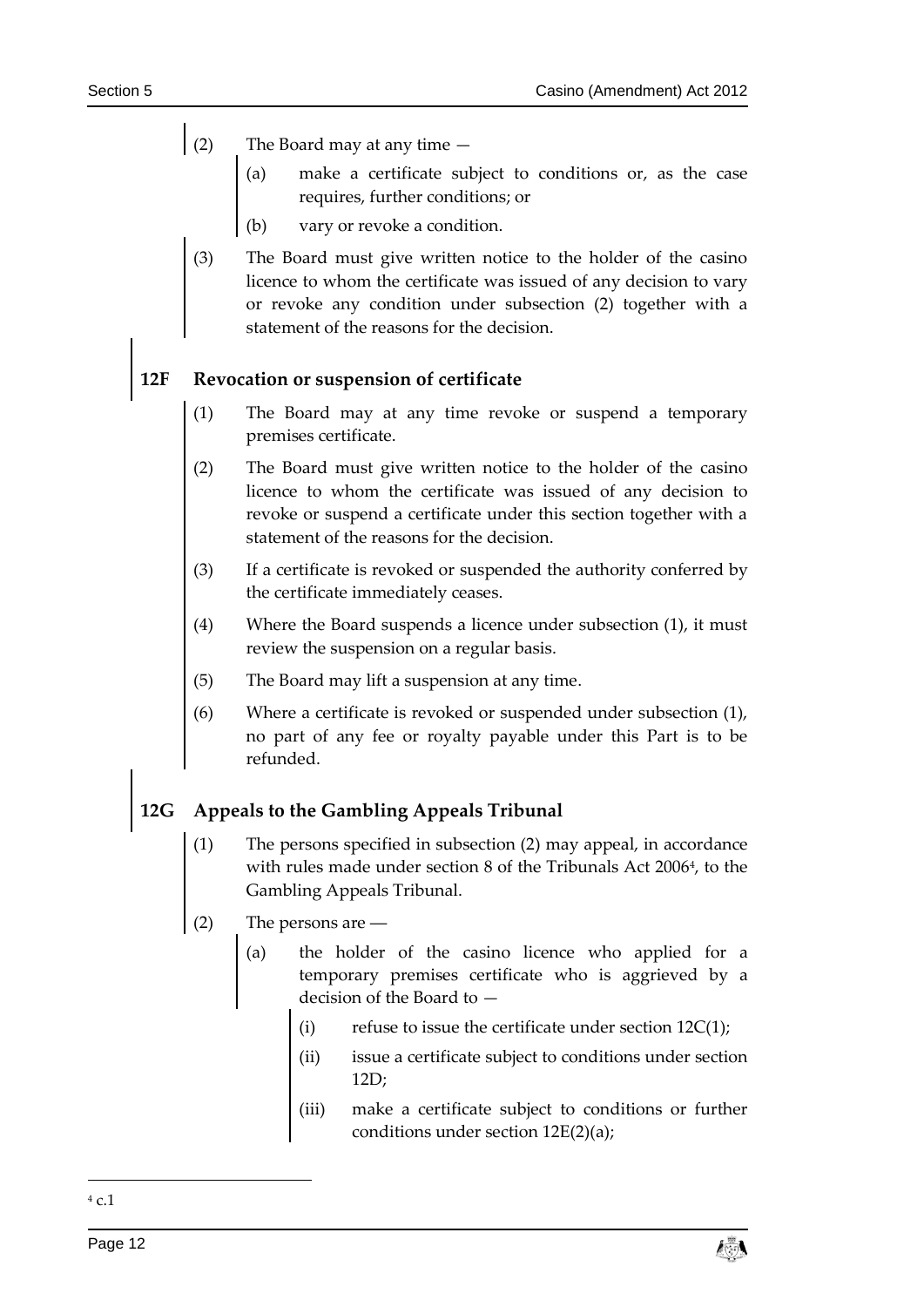- (iv) vary or revoke a condition under section  $12E(2)(b)$ ; or
- (v) revoke or suspend a certificate under section 12F; and
- (b) a person who objected in writing to the issuing of a certificate and whose objections the Board considered to be without justification.
- (3) On the determination of an appeal under this section the Tribunal must confirm, vary or revoke the decision in question.
- (4) The variation or revocation of a decision does not affect the previous operation of that decision or anything duly done or suffered under it.
- (5) A decision of the Tribunal on an appeal under this section is binding on the Board and the appellant.
- (6) However, an appeal lies to the High Court, in accordance with rules of court, on a question of law from any decision of the Tribunal.
- (7) Subsection (8) applies in the event that ―
	- (a) rules have not been made (or do not have effect) under section 8 of the Tribunals Act 2006 at the time the appeal is to be made; or
	- (b) the Tribunal is otherwise unable to act.
- (8) The appeal under subsection (1) is to be made to a court of summary jurisdiction and, if the appeal is so made, references in this section to the Tribunal are to be construed as references to the court of summary jurisdiction for the purposes of the appeal.

# **12H Sale of liquor**

- (1) If premises specified in a temporary premises certificate already comprise licensed premises under the Licensing Act 1995<sup>5</sup> , that Act applies in respect of the licensing of those premises.
- (2) If the premises are not already licensed premises, or if a further licence is required in respect of the premises, ―
	- (a) subsections (3) to (5) apply; and
	- (b) if a licence is granted under subsection (3), the Licensing Act 1995 applies to the premises subject to the exceptions, adaptations and modifications specified in Schedule 1.
- (3) The Board may grant to the holder of a casino licence to whom a temporary premises certificate is to be issued a licence for the sale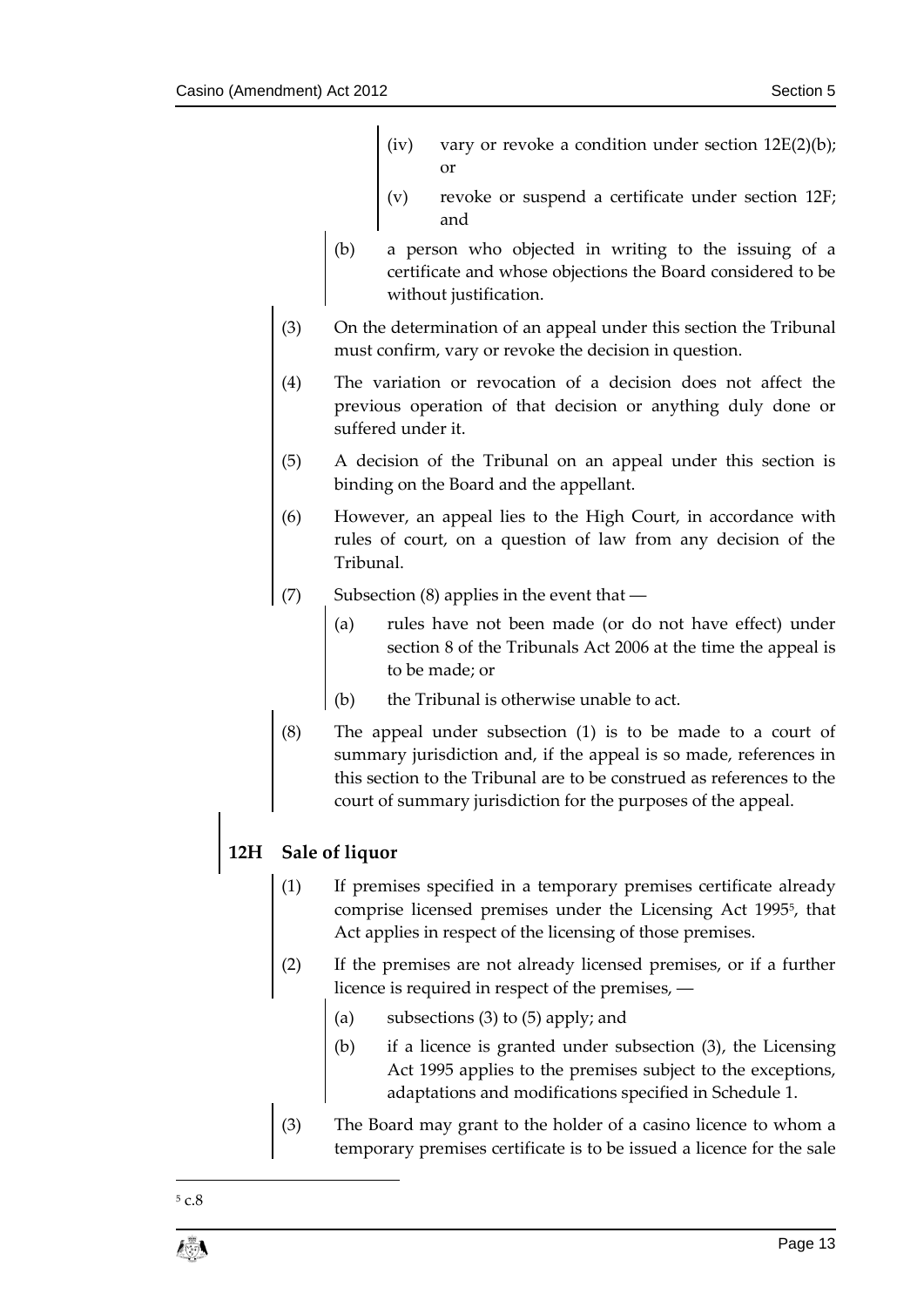by retail of liquor in such room as may be specified in the certificate pursuant to section  $12C(8)(h)$  or  $12E(1)(b)$ , subject to  $-$ 

- (a) any conditions prescribed, and applied to a licence under this subsection, by regulations under section 9(1) of the Licensing Act 1995; and
- (b) any other conditions specified in the licence.
- (4) A licence under subsection (3) ceases to have effect when the temporary premises certificate to which it relates ceases to have effect.
- (5) The Board may at any time vary a licence under subsection (3) by varying ―
	- (a) the rooms on the premises in which the sale of liquor is licensed; or
	- (b) the conditions under subsection 3(b) subject to which the licence is granted.

# **12I Defence in criminal proceedings**

It is a defence in proceedings for an offence under section 37 of the Licensing Act 1995 (gaming) for the person accused to prove that —

- (a) the premises in question were a gaming room specified as such in a temporary premises certificate issued under section 12C and which had effect as such at the time of the commission of the alleged offence; and
- (b) the acts in question took place in the course of playing a prescribed game in that room.

## **12J Oversight**

- (1) The holder of the casino licence to whom a temporary premises certificate is issued must ensure that the playing of prescribed games on the premises in accordance with the certificate is carried out in accordance with this Part and any regulations made under section 12M.
- (2) To this end, the holder of the casino licence must ensure that at least one of the persons named in the temporary premises certificate in accordance with section  $12C(8)(i)$  is in attendance on the premises when prescribed games are played there.
- (3) The Board may require the holder of the casino licence ―
	- (a) to provide information; or
	- to make a written report,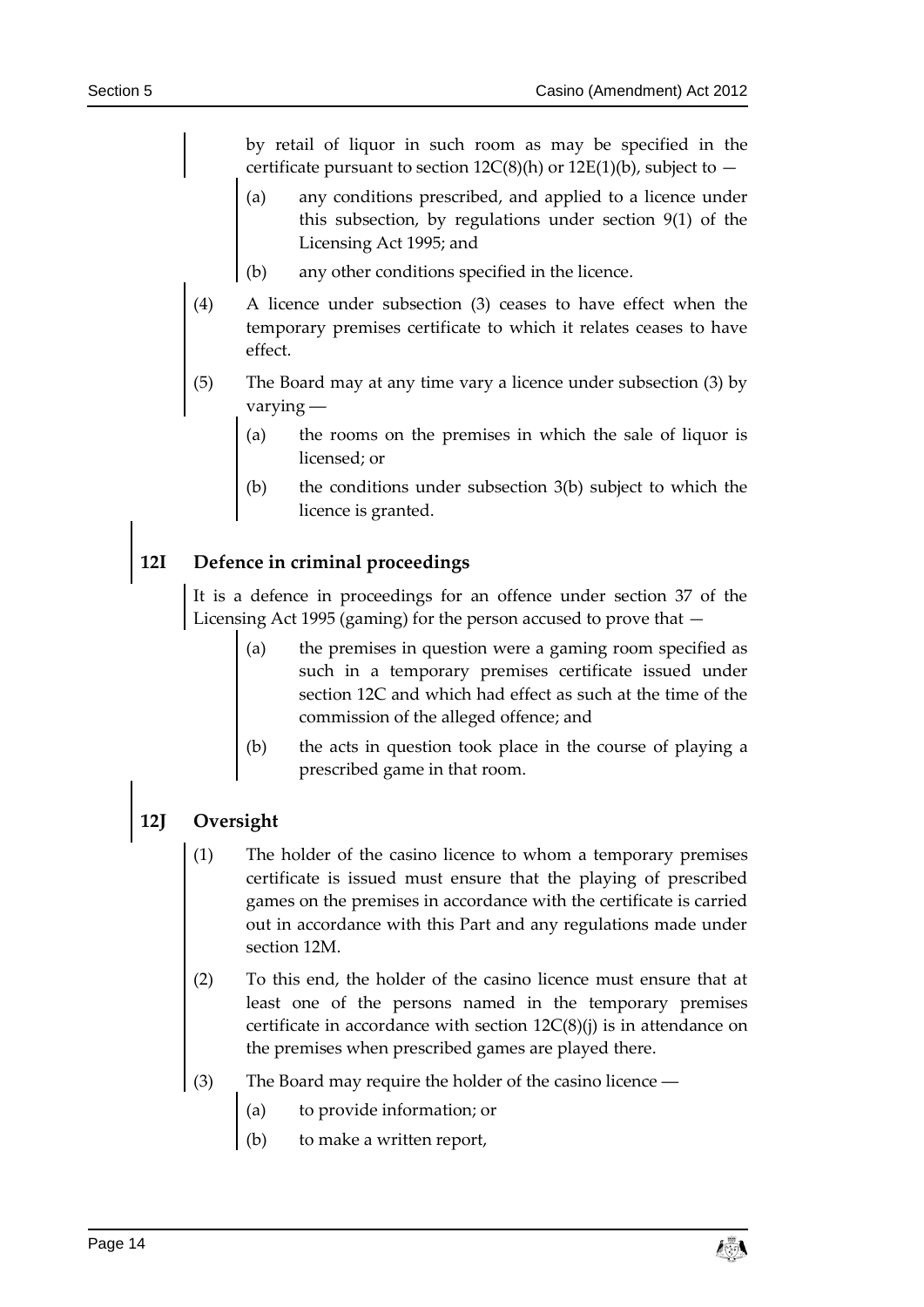to the Board in relation to the exercise of its functions under this section, or such other matters connected with them as are specified in the requirement.

- (4) The holder of the casino licence must comply with a requirement under subsection (3) ―
	- (a) while the temporary premises certificate is in issue; and
	- (b) for 3 months after the authority conferred by the certificate has ceased.
- (5) If subsection (2) is contravened or a requirement under subsection (3) is not complied with in a reasonable time, the holder of the casino licence commits an offence and is liable on summary conviction to a fine not exceeding £5,000.

## **12K Approval of management and staff**

- (1) Subject to subsection (3), a person specified in subsection (2) may not participate in the playing of a prescribed game in accordance with a temporary premises certificate unless the person —
	- (a) has been approved by the Board as being fit and proper to perform the function; and
	- (b) is the holder of a certificate to that effect issued by the Board.
- (2) The following persons are specified for the purposes of subsection  $(1) -$ 
	- (a) a person concerned in the management, regulation, supervision, control or administration of —
		- (i) the casino to whom the temporary premises certificate is issued;
		- (ii) a person or body named in the certificate as being involved in promoting or organising the playing of the prescribed games on the premises in respect of which the certificate is issued (in conjunction with the holder of a casino licence); and
		- (iii) the premises in respect of which the certificate is issued; or
	- (b) a person employed or engaged
		- (i) by the holder of the casino licence to whom the certificate was issued;
		- (ii) by the person or body referred to in paragraph  $(a)(ii)$ ; or
		- (iii) in or about the premises.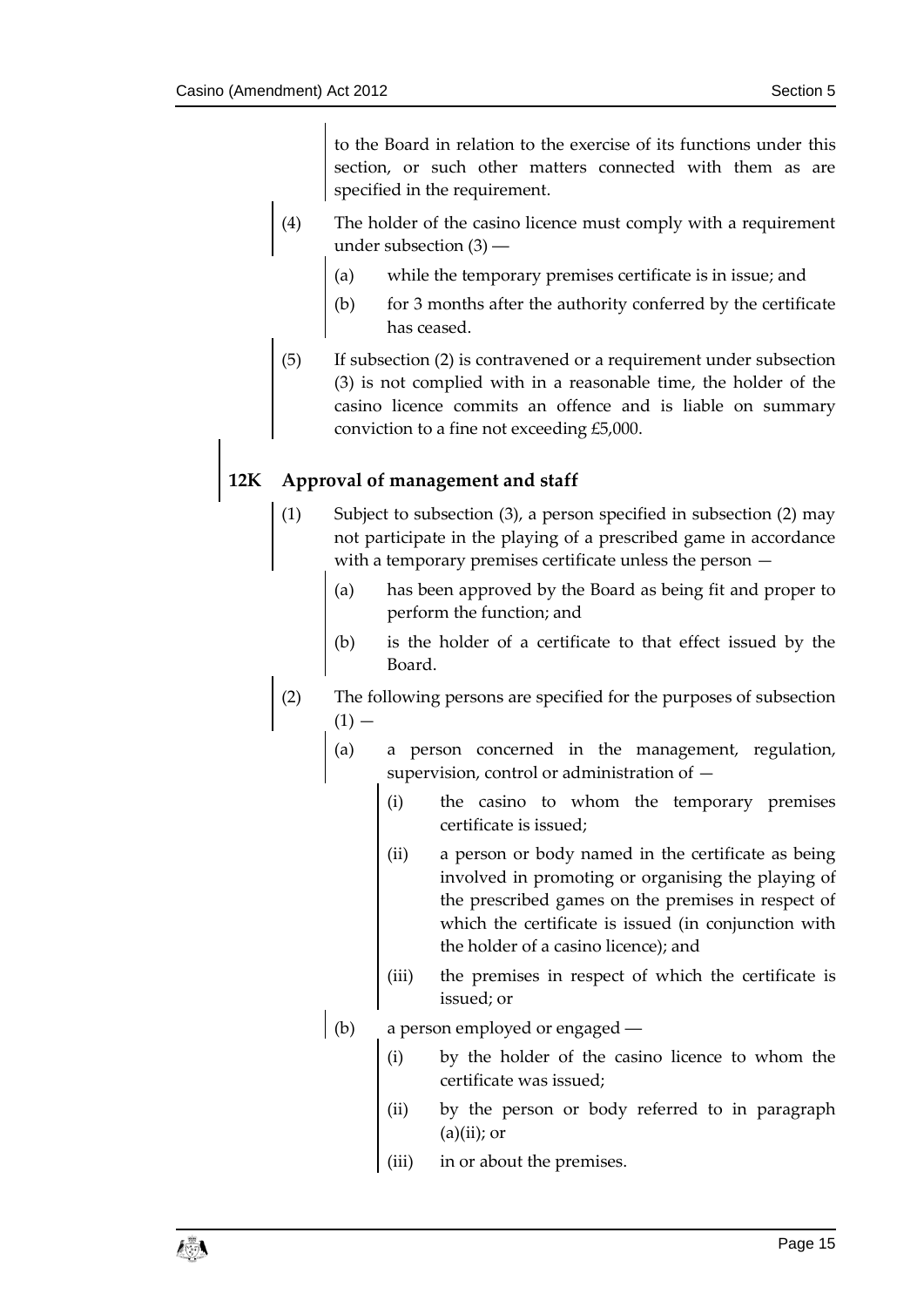- However, the specified person may so participate in the playing of the game if the nature of his or her employment requires the person to conduct the game so as to enable other persons to play it.
- (4) A person who contravenes subsection (1) commits an offence and is liable on summary conviction to a fine not exceeding £5,000.

### **12L Inspection**

- (1) The Board may appoint such persons ("inspectors") as it considers necessary to carry out inspections of premises in respect of which a temporary premises certificate is in issue for the purpose of ensuring that the requirements of this Part and regulations under section 12M are observed.
- (2) An inspector must act in accordance with general or specific instructions given by the Board.
- (3) A person specified in section 12K(2) must cooperate with a person specified in subsection (4) by  $-$ 
	- (a) allowing free and unhindered access to all areas of the premises;
	- (b) answering all questions posed; and
	- providing access to information and records as required and in the form specified.
- (4) The persons are
	- (a) a member or officer of the Board;
	- an inspector appointed under subsection (1).
- (5) A person who contravenes subsection (3) commits an offence and is liable on summary conviction to a fine not exceeding £5,000.

## **12M Regulations under this Part**

- The Board may by regulations provide for anything it considers to be necessary or expedient
	- for the granting of temporary premises certificates and the regulation and good conduct of gaming carried out at such premises; or
	- (b) otherwise to give effect to this Part.
- (2) Without limiting subsection (1), the Board may make regulations for any of the following purposes —
	- (a) to prescribe the games which may be played in gaming rooms on the premises and to prohibit the playing of games not so prescribed;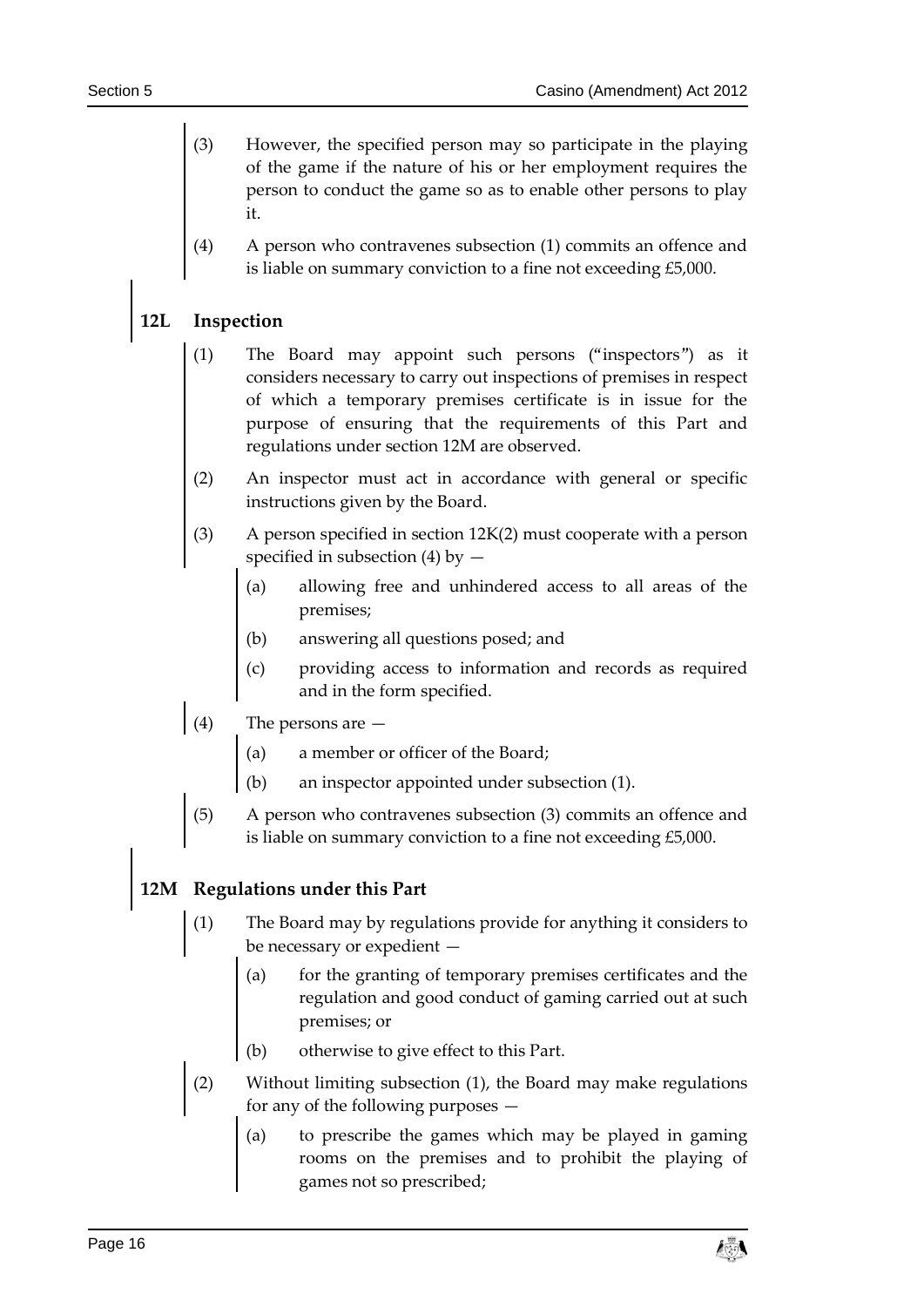- (b) to regulate the stakes for which prescribed games may be played on the premises;
- (c) to regulate, prohibit or control the fees which may be charged for entry to the premises (or any part of the premises) for the purpose of playing prescribed games, or for the right to play in any game in the gaming rooms;
- (d) to regulate, prohibit or control the making of a loan to a person, the provision or allowance of credit to a person or other measures which enable a person's debt to be reduced or released ―
	- (i) so that the person may play a prescribed game; or
	- (ii) in respect of loss incurred by the person by playing the game;
- (e) to provide for the oversight by the holder of the casino licence to whom the certificate was issued of the playing of prescribed games on the premises;
- (f) to provide for the supervision of the playing of prescribed games on the premises by the Board, constables, inspectors and others;
- (g) to prescribe the hours during which gaming rooms may be operated, and to prohibit the playing of a prescribed game in a gaming room on Good Friday or Christmas Day;
- (h) to prohibit, except with consent in writing of the Board, the entry into the premises, or any part of the premises as may be specified in the regulations, of any person under such age (not exceeding 18 years) as may be so specified;
- $(i)$  to regulate
	- (i) the giving of notice of applications for certificates; and
	- (ii) the advertising of gaming to be carried out on the premises;
- (j) to regulate any entertainment provided on the premises; and
- (k) to regulate the staff who may be employed on the premises and to prescribe fees for certificates which may be issued in respect of such staff.
- (3) Regulations under this section may apply regulations made under section 11 (which pertain to casinos), subject to such exceptions, adaptations and modifications as the Board thinks fit.
- (4) Unless regulations are made under this section, regulations under section 11 have effect in respect of games played on premises under this Part unless the context otherwise requires.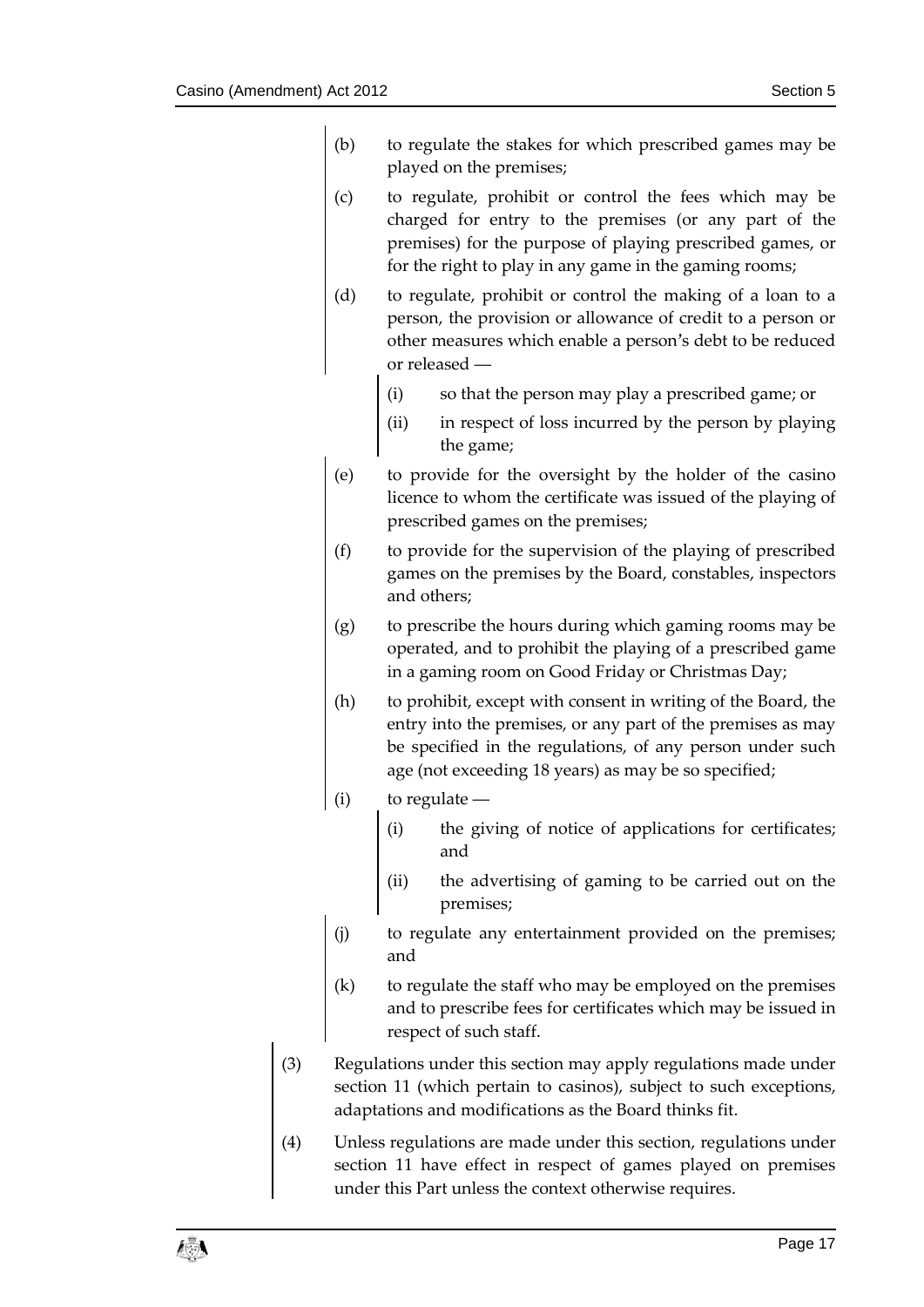- (5) Regulations under this section may apply to premises specified in a temporary premises certificate the provisions of Parts I, II and V of the Gaming (Amendment) Act 1984<sup>6</sup>, subject to such exceptions, adaptations and modifications as the Board thinks fit.
- (6) Regulations under this section may provide for their contravention to be an offence punishable on summary conviction by a fine not exceeding £5,000.

## **12N Rules of games played under this Part**

- (1) The Board may make rules regulating the manner in which a prescribed game is to be played on premises in respect of which a temporary premises certificate is in issue.
- (2) Without limiting subsection (1), rules under this section may apply rules made under section 12 (which pertain to games played in a casino), subject to such exceptions, adaptations and modifications as the Board thinks fit.
- (3) Unless rules are made under this section, rules under section 12 have effect in respect of games played on premises under this Part unless the context otherwise requires.".

#### <span id="page-17-0"></span>**6 Section 15 amended**

In section 15 of the Casino Act 1986 (power of court to prohibit persons convicted of offences from entering casino), after subsection (1) insert ―

"(1A) For the purposes of subsection (1), premises in respect of which a temporary premises certificate is in issue under Part IIA (temporary premises certificates) are to be treated as parts of the casino of the holder of the casino licence specified in the certificate.".

#### <span id="page-17-1"></span>**7 Section 16 amended**

In section 16 of the Casino Act 1986 (exemption from certain enactments), subsections  $(2)$ ,  $(5)$  and  $(6)(b)$  are repealed.

#### <span id="page-17-2"></span>**8 Section 19 amended**

In section 19 of the Casino Act 1986 (right of constables to enter casino), after subsection (2) insert ―

For the purposes of this section, premises in respect of which a temporary premises certificate is in issue under Part IIA (temporary premises certificates) are to be treated as parts of the

<sup>6</sup> c.17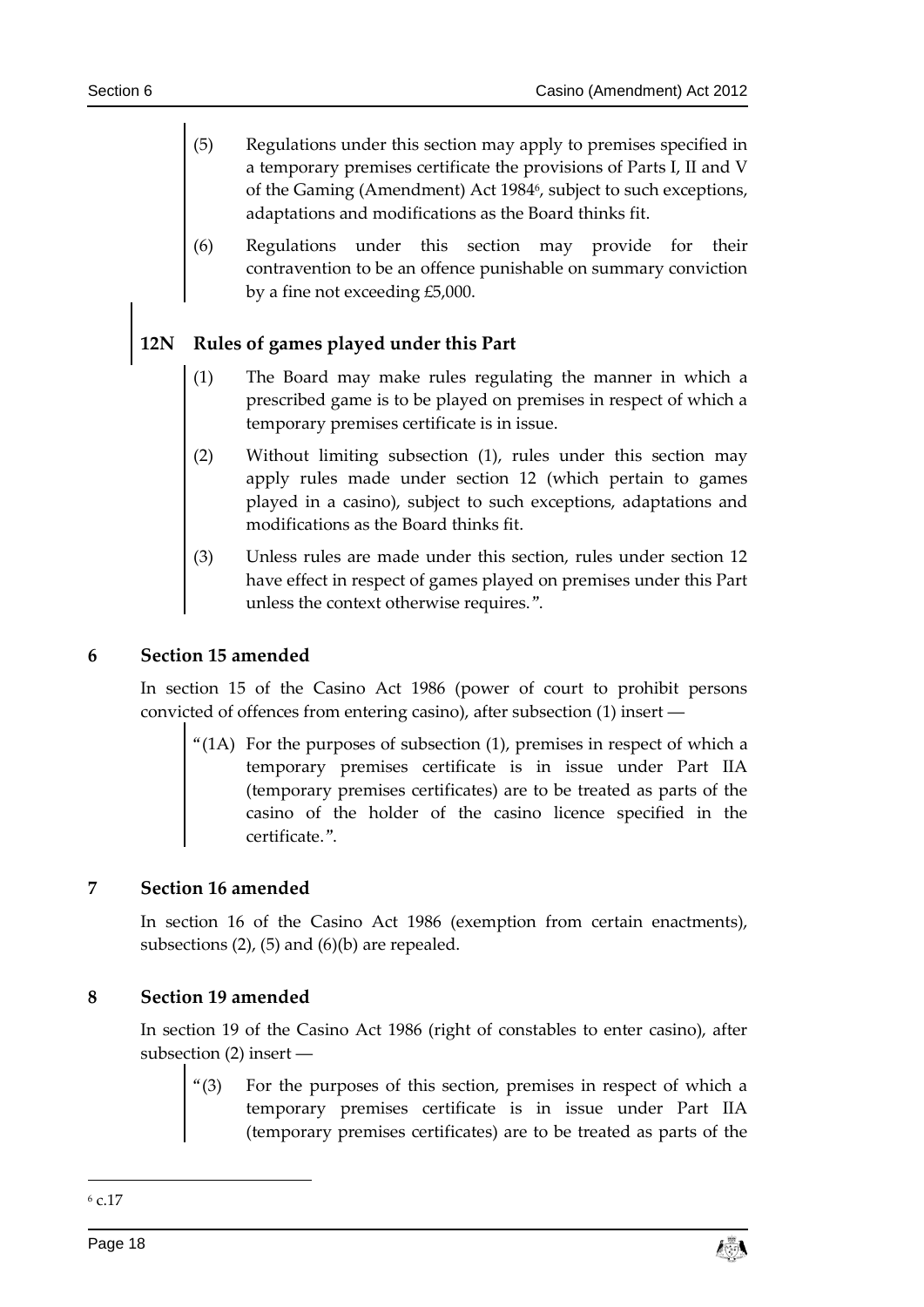casino of the holder of the casino licence specified in the certificate.".

#### <span id="page-18-0"></span>**9 Section 21 amended**

For section 21(b) of the Casino Act 1986 (approval of orders and regulations) substitute ―

"(b) regulations under section 11 or section 12M;".

#### <span id="page-18-1"></span>**10 Section 22 amended**

In section 22 of the of the Casino Act 1986 (interpretation) ―

- (a) in the definition of "the Board", the words "(or, until the coming into operation of section 1(1), the Isle of Man Gaming Board of Control)" are repealed; and
- (b) in the definition of "prescribed", after "regulations under section 11" insert "or section 12M".

#### <span id="page-18-2"></span>**11 Schedule 1 amended**

(1) For the heading to Schedule 1 to the Casino Act 1986 substitute ―

# **"EXCEPTIONS, ADAPTATIONS AND MODIFICATIONS SUBJECT TO WHICH THE LICENSING ACT 1995 APPLIES".**

- (2) For paragraphs 1 and 1A of Schedule 1 to the Casino Act 1986 substitute ―
	- "1. References to a licence or an on-licence are to be construed as references to a licence under section 8(2) or 12H(3) of this Act (as the context requires) and "holder of a licence" and "licensed premises" are to be construed accordingly.
	- 1A. Section 14 is to apply subject to the modification that
		- (a) the casino and any associated premises; and
		- (b) any premises in respect of which a temporary premises certificate is in issue under Part IIA (temporary premises certificates),

are to be treated as the premises in respect of which the relevant on-licence is granted.".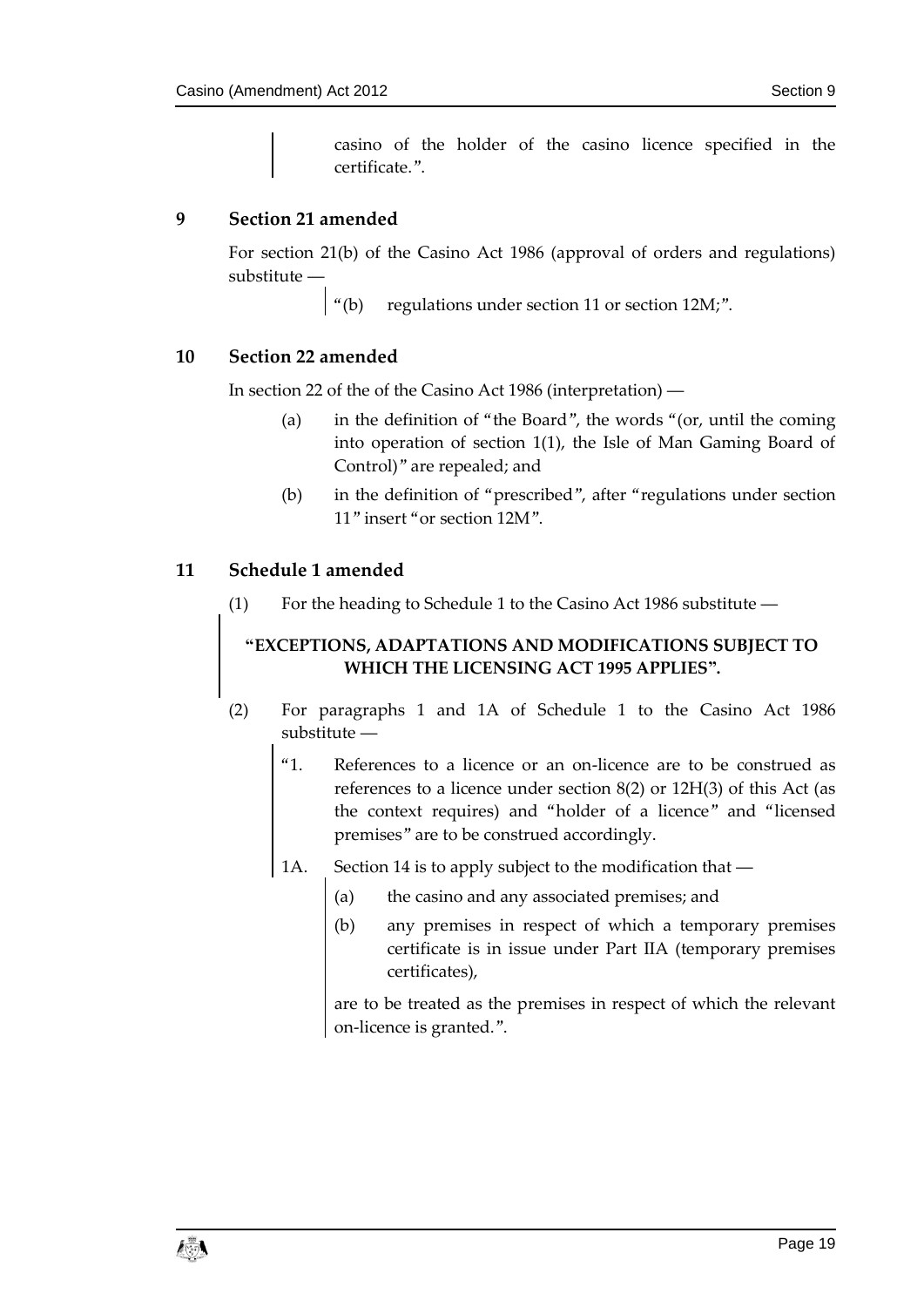# <span id="page-19-0"></span>**PART 3 – AMENDMENTS TO THE GAMING, BETTING AND LOTTERIES ACT 1988**

#### <span id="page-19-1"></span>**12 Section 7 amended**

For section 7(2) of the Gaming, Betting and Lotteries Act 1988<sup>7</sup> (restrictions on advertisements relating to gaming) substitute —

Subsection (1) does not apply to the following advertisements  $-$ 

- (a) advertisements in accordance with regulations under section 11(2)(l) of the Casino Act 1986 of a casino and the games which may be played there or on its associated premises (within the meaning of that Act) by virtue of regulations under section 11(2)(d) of that Act; and
- (b) advertisements in accordance with regulations under section 12M of the Casino Act 1986 concerning premises in respect of which a temporary premises certificate is in issue under Part IIA of that Act and the games which may be played there by virtue of regulations under section  $12M(2)(a)$  of that Act (or by virtue of regulations under section 11(2)(d) of that Act which have effect under section  $12M(4)$  of that Act);.".

#### <span id="page-19-2"></span>**13 Section 8 amended**

For section 8(a) of the Gaming, Betting and Lotteries Act 1988 (exemptions: general) substitute —

 $\int$  "(a) the playing of a prescribed game  $-$ 

- at a casino or on its associated premises (within the meaning of the Casino Act 1986); or
- (ii) on premises in respect of which a temporary premises certificate is in issue under Part IIA of that Act,

in accordance with that Act.".

### <span id="page-19-3"></span>**14 Section 48 amended**

In section 48 of the Gaming, Betting and Lotteries Act 1988 (interpretation), for the definition of "**prescribed game**" in subsection (1) substitute ―

" "**prescribed game**" means a game prescribed by regulations under section 11(2)(d) or 12M of the Casino Act 1986 (as the context requires) and played in accordance with rules (if any) under section 12 or 12N of that Act (as the case may be);".

<sup>7</sup> c.17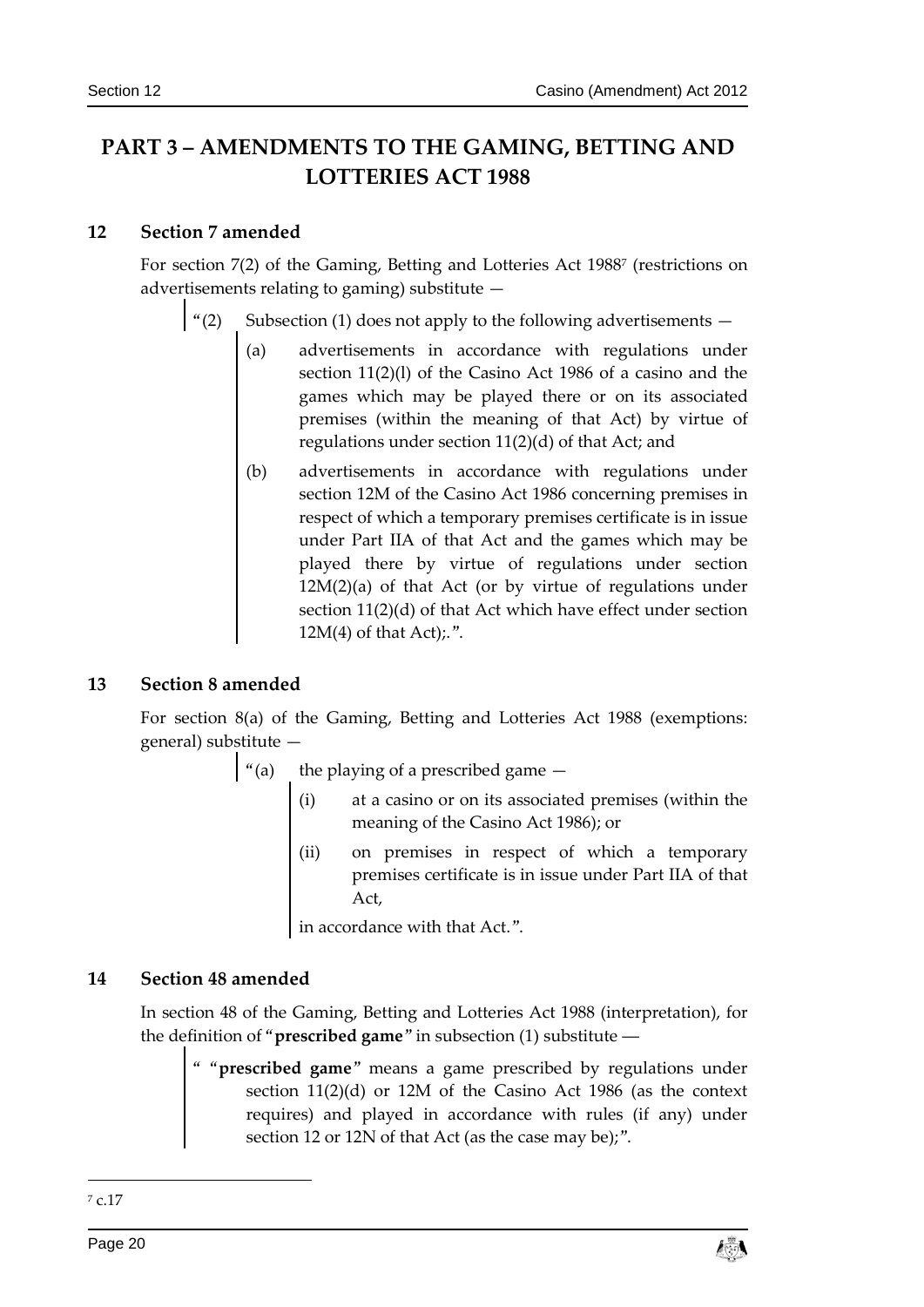# <span id="page-20-0"></span>**15 Consequential amendments**

The amendments specified in the Schedule have effect.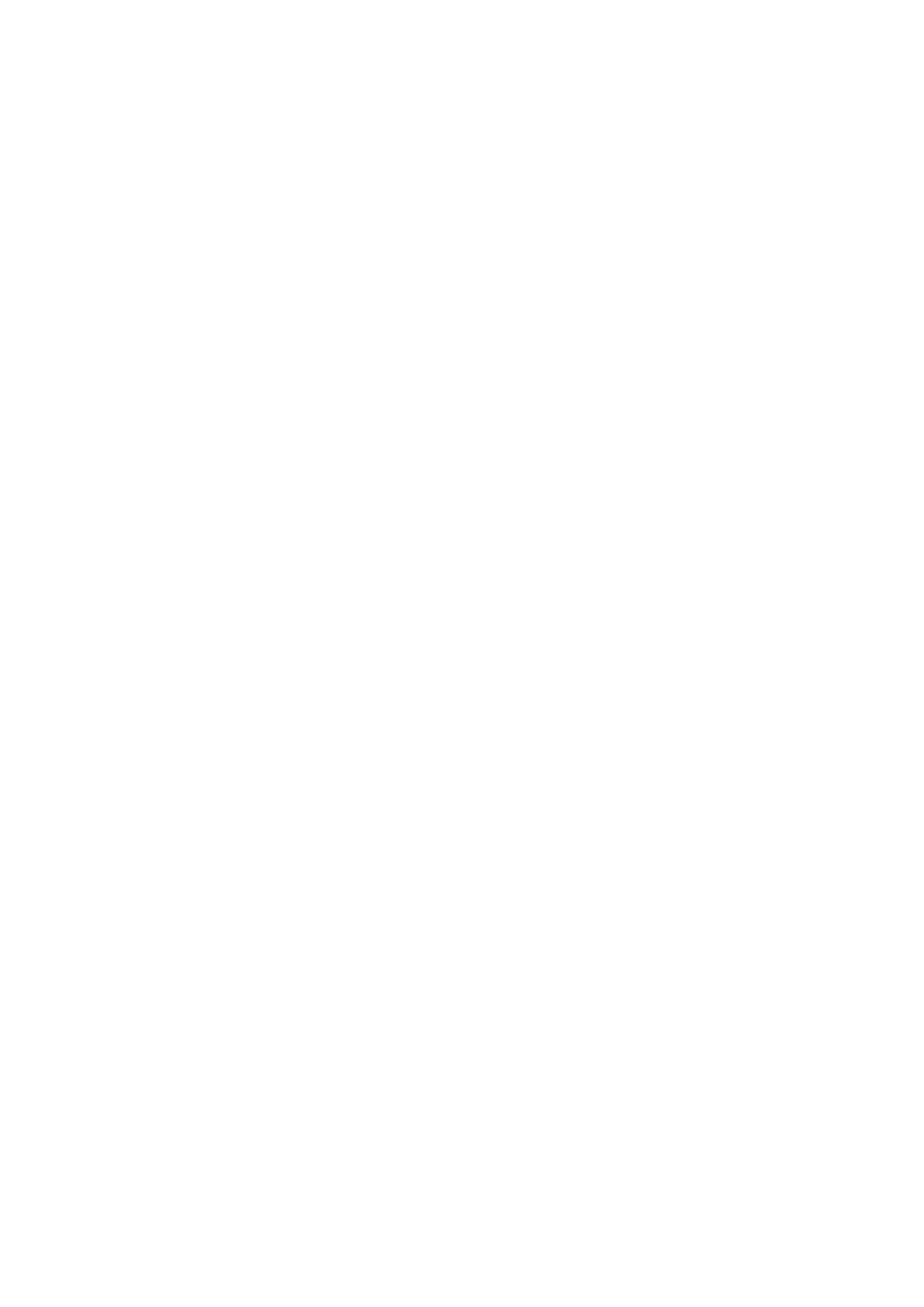#### **SCHEDULE**

#### <span id="page-22-0"></span>**CONSEQUENTIAL AMENDMENTS**

#### [Section 15]

#### *Gaming (Amendment) Act 1984<sup>8</sup>*

- <span id="page-22-1"></span>**1** In section 2(1), after paragraph (b) insert —
	- "(ba) subject to section 12M(5) of the Casino Act 1986, premises in respect of which a temporary premises certificate is in issue under Part IIA of that Act;".

*Value Added Tax Act 1996<sup>9</sup>*

- **2** In Group 4 of Part II to Schedule 10, in note (1) ―
	- (a) in paragraph (b), for "section 11 of the Casino Act 1986" substitute "section 11 or 12M of the Casino Act 1986";
	- (b) in paragraph (d), after "section 3 of the Casino Act 1986" insert "or on premises in respect of which a temporary premises certificate is in issue under Part IIA of that Act".

*Proceeds of Crime Act 2008<sup>10</sup>*

**3** In paragraph 1(1)(k) of Schedule 4, after "the Casino Act 1986" insert "or on premises in respect of which a temporary premises certificate is in issue under Part IIA of that Act".

*Proceeds of Crime (Money Laundering) Code 2010<sup>11</sup>*

- **4** In paragraph (9) of Schedule 1, after "the Casino Act 1986" insert "or on premises in respect of which a temporary premises certificate is in issue under Part IIA of that Act".
	- *Note: The amendment in paragraph 4 has effect as if made in a code under section 157(1) of the Proceeds of Crime Act 2008 and may itself be amended in this way.*

*Prevention of Terrorist Financing Code 2011<sup>12</sup>*

- **5** In paragraph (9) of Schedule 1, after "the Casino Act 1986" insert "or on
- 1 <sup>8</sup> c.17
- <sup>9</sup> c.1
- $10 \text{ C}$ .13

<sup>12</sup> SD 503/11



<sup>11</sup> SD 508/10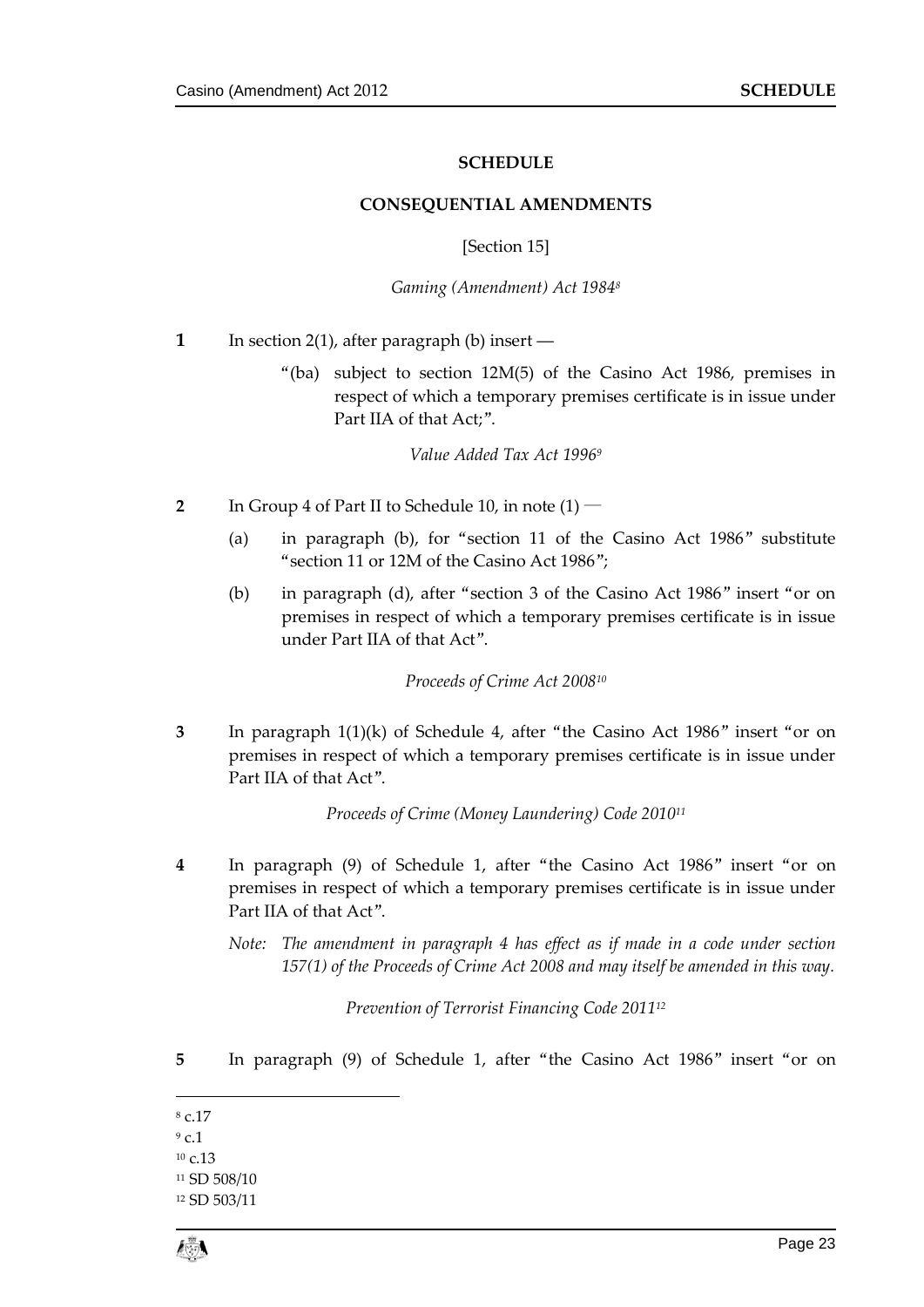premises in respect of which a temporary premises certificate is in issue under Part IIA of that Act".

*Note: The amendment in paragraph 5 has effect as if made in a code under section 27A(1) of the Terrorism (Finance) Act 2009<sup>13</sup> and may itself be amended in this way.*

<sup>13</sup> c.8